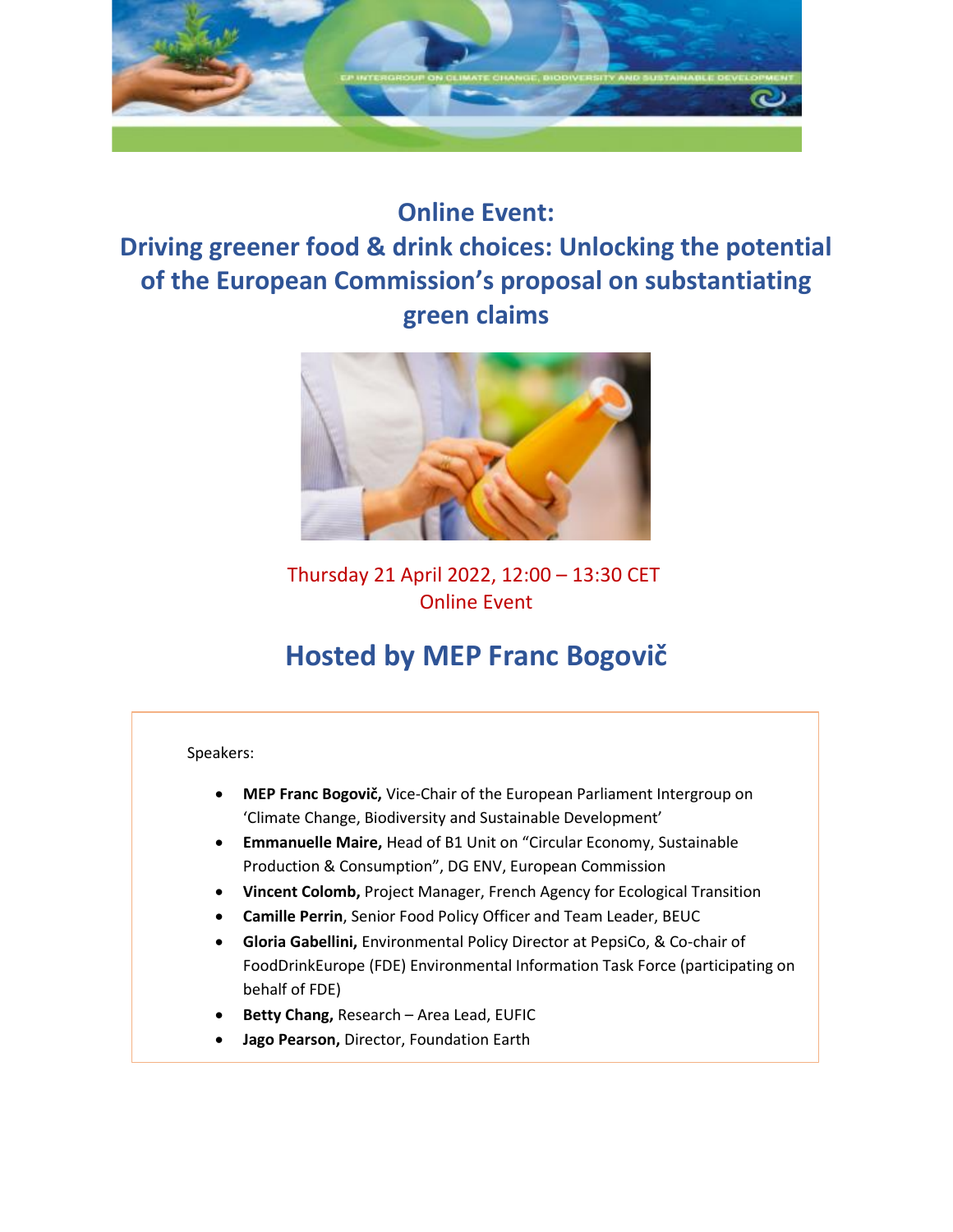# Welcome Remarks

## *MEP Franc Bogovič*

#### **"Harmonization through the introduction of a standard methodology known as 'Product Environmental Footprint' is essential to ensure the sustainability of products''.**

MEP Mr. Franc Bogovič started by highlighting that the **development of EU legislation** on **substantiating green claims** had been announced in the **Circular Economy Action Plan**. The European Green Deal, particularly the Farm-to-Fork Strategy, has also brought forward the creation of a **sustainable labelling framework** that would cover nutritional, climate, environmental and social aspects of food products. Currently, both consumers and companies have big **difficulties** in understanding the **multitude of environmental labels** and initiatives on the environmental performance of products. In the EU, over 200 environmental labels are active; these are **extremely diverse**, making them hard to comprehend. Therefore, **harmonization** through the introduction of a standard methodology known as **'Product Environmental Footprint' (PEF)** is essential to ensure products' sustainability. MEP Bogovič continued by emphasizing that the **demand** for proven green products is **growing increasingly quickly.** All initiatives **establishing green claims** should thus aim to include comparable, reliable and verifiable information in their framework.

## Panel Discussion

## *Emmanuelle Maire, Head of B1 Unit on "Circular Economy, Sustainable Production & Consumption", DG ENV, European Commission*

**"If we want both to protect consumers and fair competition, it is crucial to ensure that voluntary claims made by companies on reducing their impact are real."**

**Ms. Emmanuelle Maire** started by drawing the attention of the audience towards an **initiative** made by the European Commission in March, called **"Empowering consumers in the green transition"** and concerns a proposal on updated commercial practices. The Commission has suggested to **forbid** generic **claims** if they are not backed by **evidence on environmental**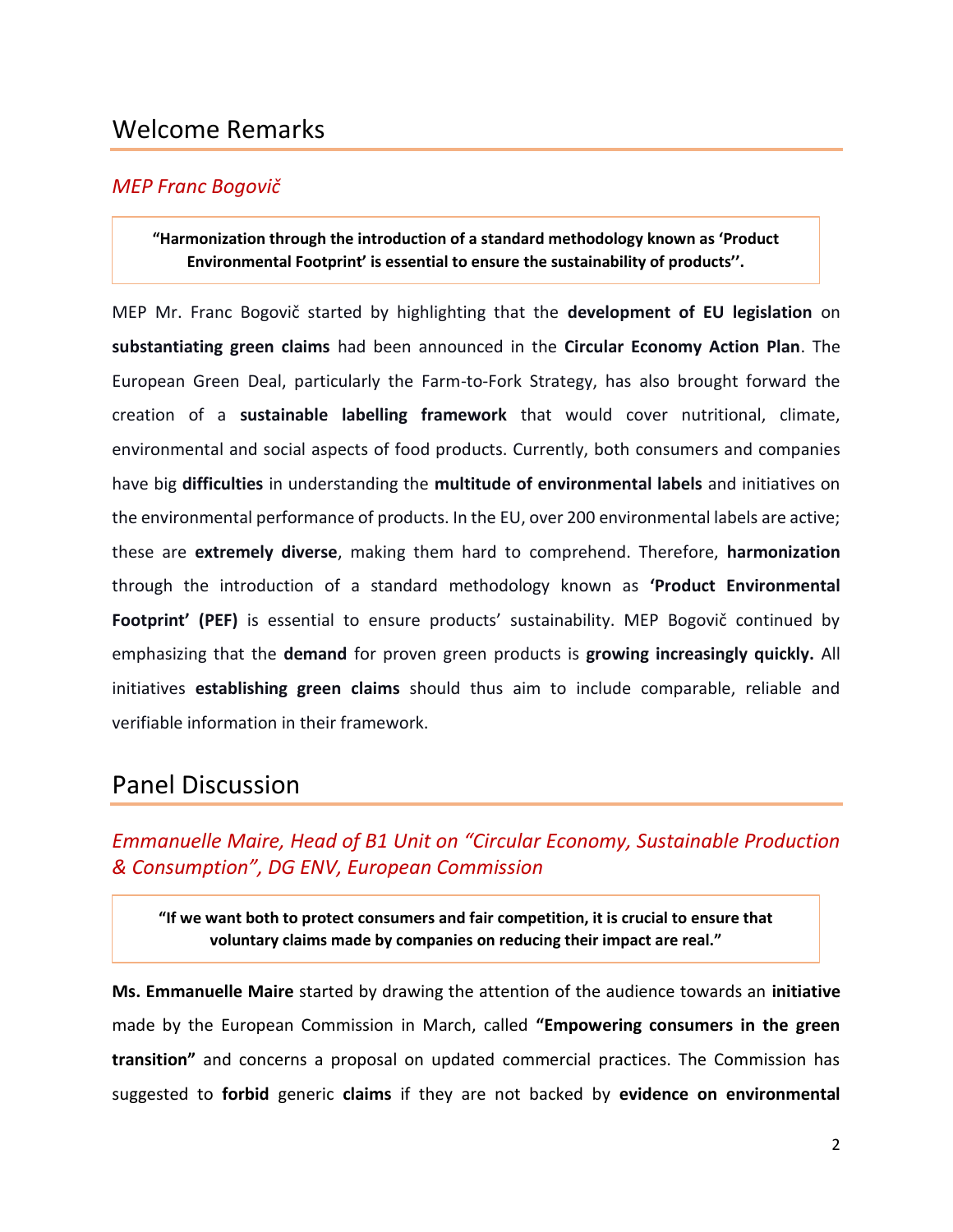**performance**. In the Green Claims initiative, the Commission wants to go a step further than **misleading claims**. Echoing MEP Bogovič, Ms. Maire underlined that **green credentials** have gained a lot of interest, and that this increased awareness of citizens must be matched with reliable voluntary claims that are real. Ms. Maire further elaborated on the **Green Claims proposal,** stating that **this touches upon only the voluntary claims** made by organizations. This must be **kept in mind during the debate.** Over the past decade, the **European Commission has developed an environmental footprint method** together with the **scientific community** and the **Joint Research Center (JRC).**

### *Vincent Colomb, Project Manager, French Agency for Ecological Transition*

**"France has built a strong experience on environmental labeling and gathered useful knowledge; for large scale eco-labelling, PEF is needed but is insufficient for now."**

Mr. Vincent Colomb presented why **environmental communication** has been a significant point in France. After the launch of the **Nutri-score system** in 2014, quite positive feedback was received, as it specifically led to **more efficient information** for consumers. At the same time, there appears to be a demand from citizens to include more environmental information. Largescale labelling is also required under the French national **"Climate Law"** from 2020, while French authorities have gathered useful knowledge on how to use LCA and **eco-design** in companies and for **environmental communication**. **Private initiatives** are also popping up more and more, and it is interesting to see if these will become dominant or if harmonization by the government is needed. A key result from the **national experiment** was that **any system** must be low cost to be **accessible for all companies**, including SMEs. In addition, Mr. Colomb mentioned that the relevant government agency (ADEME) was able to design a **science-based approach** that is based on the **PEF** while at the **same time incorporating** some adjustments. **Specific data** is needed to ensure accurate information, but this can be quite **expensive** and must be **balanced** with the **cost factor,** especially for SMEs, as highlighted by Mr. Colomb. An ongoing **roadmap** is tackling this technical work, with the **aim being to have a fully operational scheme in 2023.** Mr. Colomb ended his presentation by stating that **France** has **built a strong experience on environmental labelling** and **gathered useful knowledge**. The time has now come for **large scale eco-labelling**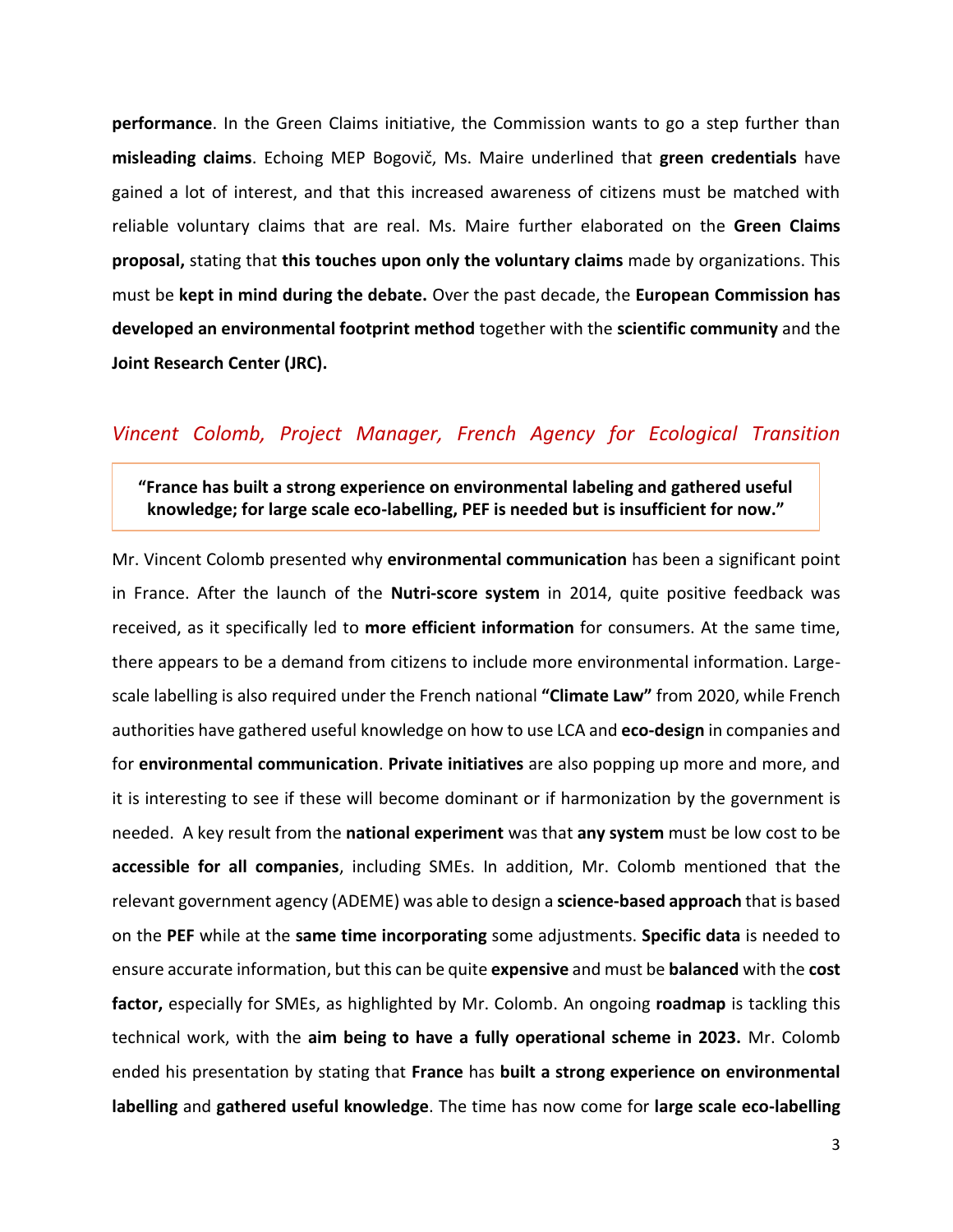at both a French and a European level, as France will carry out further tests to prove that a technically-feasible, science-based **scheme can be operational at the national level.**

## *Camille Perrin, Senior Food Policy Officer and Team Leader, BEUC*

#### **"BEUC has found that a lack of clear labelling is one of the major barriers to sustainable eating."**

Within her intervention, Ms. Camille Perrin addressed **environmental labeling from a consumer perspective**. She mentioned that many consumers are concerned by the environmental crisis, leading them to **buy more environmentally friendly products**. Two thirds of consumers are willing to change their eating habits for the environment. However, BEUC has found that **the current lack of clear labeling is one of the major barriers to sustainable eating**. This problem is exacerbated by the **many unsubstantiated and misleading claims** that can be found on the market. Ms. Perrin continued by stressing that there is a general agreement that **improvements**  are necessary. However, **challenges remain on the methodology** to be used. BEUC thinks that for a **meaningful label** to be developed, it must tick several boxes. First, a label should be developed **transparently** and be based on **scientific evidence**, which are free from commercial interests. Based on BEUC's experience, it also advocates for a label that is **visual** and has a color component. Third, an environmental label should allow one to **distinguish between production systems** and compare across **product categories**. Ms. Perrin mentioned that it is key to consider what signal a label should give a consumer; an environmental food label should drive consumers to **change their diets**, in line with the **Farm-to-Fork strategy**, goals and targets on pesticides, fertilizers and organic farming. From this angle, BEUC is **concerned with the PEF method**, echoing other civil society organizations. Indeed, PEF does not allow comparisons of products across categories; even more crucially, when applied to food, **PEF tends to favor the most intensive methods of production**. It also lacks indicators for several key environmental impacts, including biodiversity loss. Finally, it **fails to capture some positive externalities** of organic and extensive farming systems. **Getting the methodology right** is therefore **crucial** to steer consumers towards truly sustainable choices.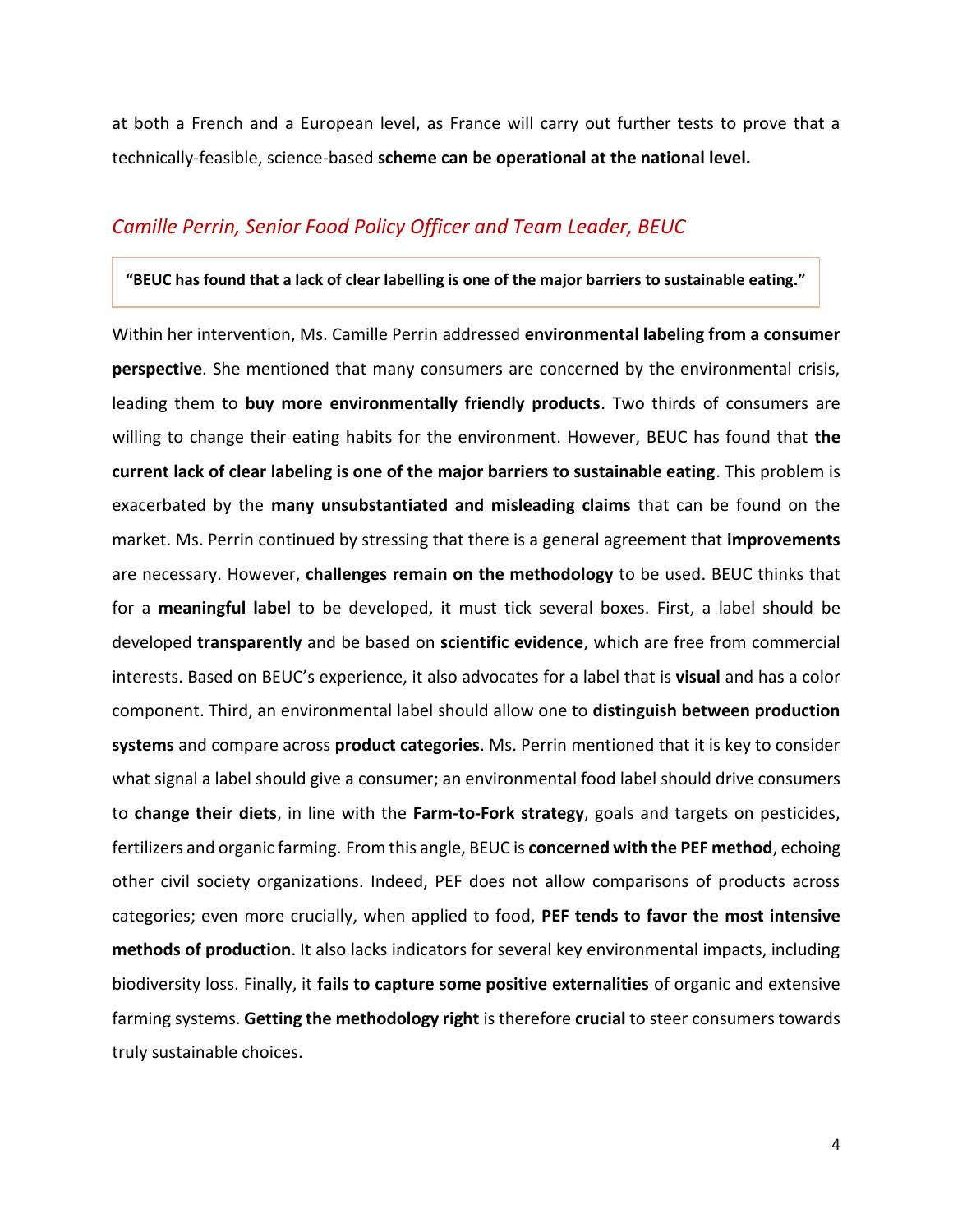*Gloria Gabellini, Environmental Policy Director at PepsiCo, & Co-chair of FoodDrinkEurope (FDE) Environmental Information Task Force*

**"The enemy of making trustworthy claims and providing information to consumers are grey areas and a lack of certainty."**

Ms. Gloria Gabellini explained that FoodDrinkEurope (FDE) sees two **main objectives** regarding the European Commission's development of a framework for green claims. First, companies should be **encouraged** to **provide transparent and trustworthy information** to consumers, supporting them in **making sustainable choices.** Equally important, this policy framework should also **help companies** along the whole supply chain to improve their green actions. She **stressed** that companies will need some **form of support** from a technical point of view because of the **complex nature** of this issue. This applies particularly to SMEs, as it can be **costly** and hard to find the **right experts**. The data must be correct, so good-quality information can be provided to consumers. FDE estimates that **PEF** is the **right methodology**; however, the concerns of previous speakers were further echoed as **transparency is crucial.** The approach towards **certain areas** such as **biodiversity**, **carbon sequestration and packaging** must also be improved. Verification and enforcement will be essential, but the real barrier to trustworthy claims are **grey areas** and a **lack of certainty** in the methodology.

#### *Dr. Betty Chang, Research – Area Lead, EUFIC*

**"A key challenge is to strike a balance between scientific and regulatory rigor on the one hand, while supporting the accessibility of sustainable food for consumers on the other hand."**

Dr. Betty Chang commenced her intervention by stating that the **European Food Information Council** (EUFIC) is interested the most in communicating information about sustainable food and drinks to consumers. Echoing Ms. Perrin's point, Dr. Chang stressed that consumers must be able to **compare both within and between product categories**. Especially for the latter point, other information tools than labeling may be more appropriate. Dr. Chang made it clear that the implementation of the **Green Claims** initiative would affect consumer **perceptions** and **decisions** towards sustainable food. This effect may occur directly through the **labeling system**, but it may also **occur indirectly** through the financial and regulatory consequences of a labeling system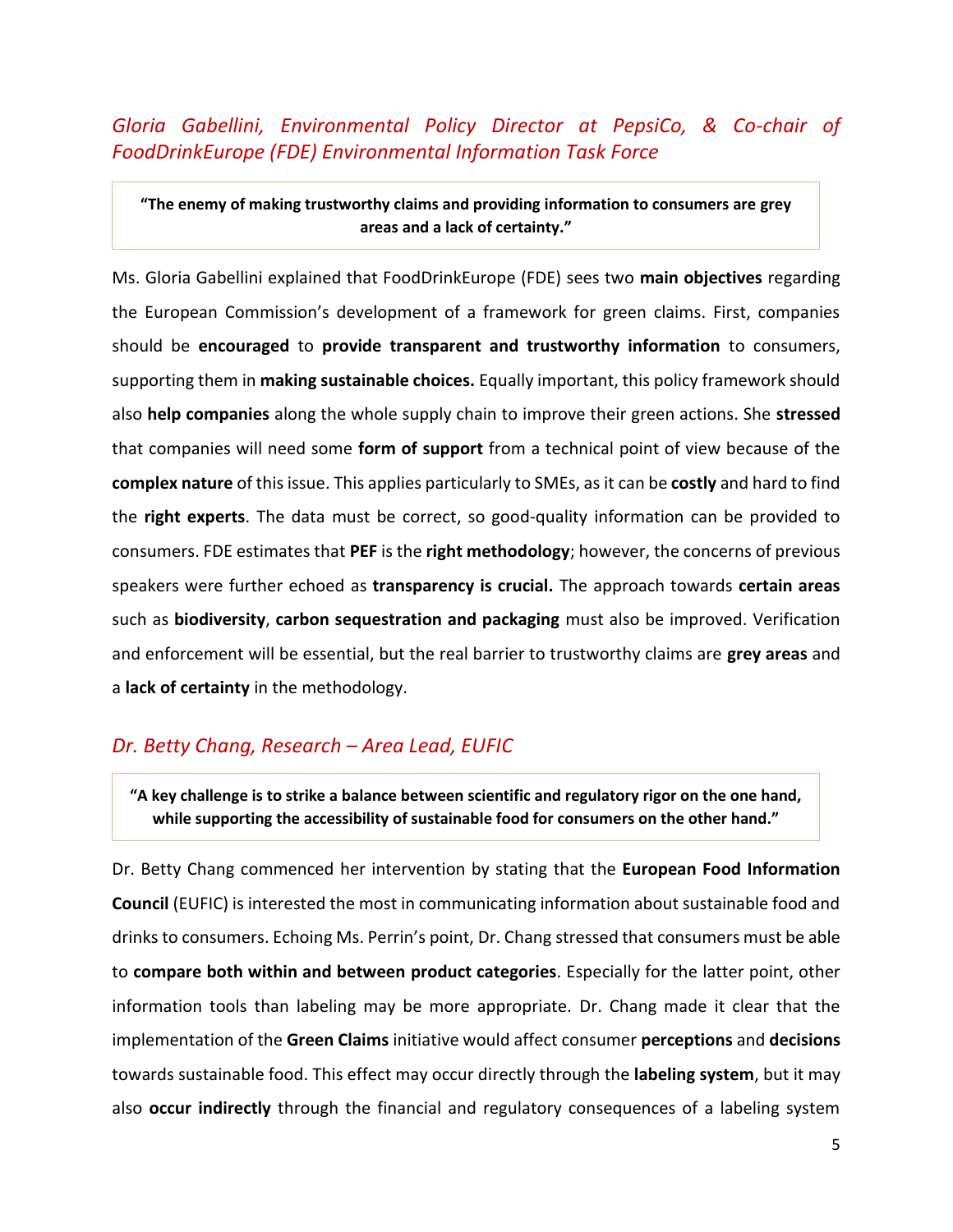which can **affect consumers' perception** of what sustainable food is. A key challenge is therefore to balance scientific and regulatory rigor with the **accessibility of sustainable food** for consumers.

### *Jago Pearson, Director, Foundation Earth*

**"Foundation Earth has two objectives; to ensure that consumers receive the information they need; and to provide producers the knowledge they need to innovate sustainably."**

Mr. Jago Pearson welcomed the recent action by the European Commission and mentioned that Foundation Earth has been set up as an international non-profit organization for **two objectives**; to ensure that consumers receive the information they need to make an informed, educated choice; and to provide land stewards, food producers, supermarkets and farmers with the knowledge they need to innovate in a more sustainable way. Foundation Earth has **put together an independent scientific committee** to create an optimum label based on PEF. The key principles for this are **high quality data, differentiation** between products and **pushing for innovation**. During his intervention, Mr. Pearson also clarified that a **multitude of technical solutions** are crucial too, in order to ensure the comparability of products. The **gathering of as much primary data** as possible is therefore fundamental. A clear and **scalable label** will **give consumers the information** they need and **businesses an approach** to innovation.

Continuing the panel discussion, **Ms. Maire** explained that the **impact assessment** is still ongoing, therefore some of its **elements could not be disclosed** yet. Ms. Maire however underlined that one issue is how to substantiate claims; another problem concerns communication, since one option is that companies that want to make green claims need to follow a **harmonized label**, while alternatively, companies could also be **given the freedom** to display the message the way they want, but this would be **subject to minimum requirements.** As highlighted, the European Commission is studying **voluntary claims** made by companies, not mandatory releases of information. **Regarding data**, their **availability** is central to all efforts. Commenting on Mr. Colomb's earlier intervention, it was added that France's efforts to move towards mandatory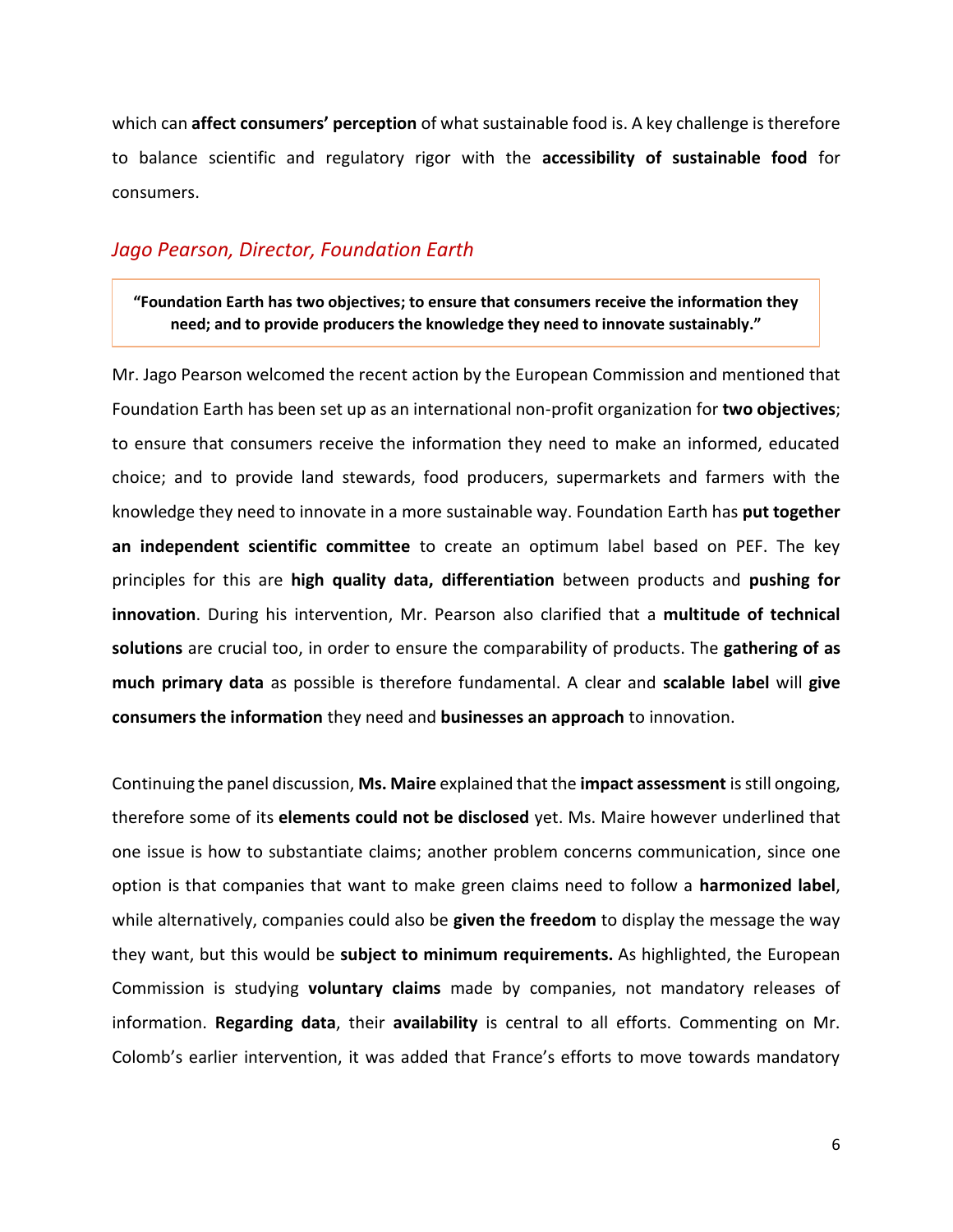labelling of food and drinks are pioneering. The European Commission is **steering in the same direction** as some national schemes, but the timing of the initiatives differs.

In addition, Mr. Colomb emphasized that France is acknowledging the need to **better frame green claims.** However, it should be **avoided** to **go against the broad scheme system** of green claims. It is necessary to find an **articulation** between green claims' proposals and the possibility of a large-scale collaborating scheme.

On the topic of providing information to consumers, Ms. Perrin stressed that it is **unfair to expect people** to make more sustainable choices, while **information is lacking**. A broad **range of actions** has to be as a result implemented for consumers to make sustainable choices.

Moreover, Ms. Gabellini mentioned that the possibility exists to use primary data, and the efforts of PepsiCo to automate this process were welcomed. However, since this is **complex** and **costly,** secondary data will remain important. However, secondary datasets must be **updated**, and it is important for the **relevant companies' sector to improve**, as if the data does not take into account improvements, this information will not reach consumers.

Dr. Chang also underlined that one of the most **important barriers** is sometimes the price of products. Consumers tend to choose the sustainable option, if it is not significantly more expensive. Other barriers imply that **sustainable alternatives** can be less available and less diverse. For consumers to choose sustainable products, supermarkets have to put comparable products side by side, in order to compare the label.

Moving into the panel discussion, Mr. Pearson highlighted **three risks**: firstly, the debate on **polarizing topics**, such as meat or plant-based diets. The second risk is having **multiple labels** on the markets which will confuse consumers. Thirdly, the big risk is focusing around **credibility**; it is vital to produce and facilitate a **credible system** to allow products to be compared, and allow primary data to have a role, pursuing a harmonized approach.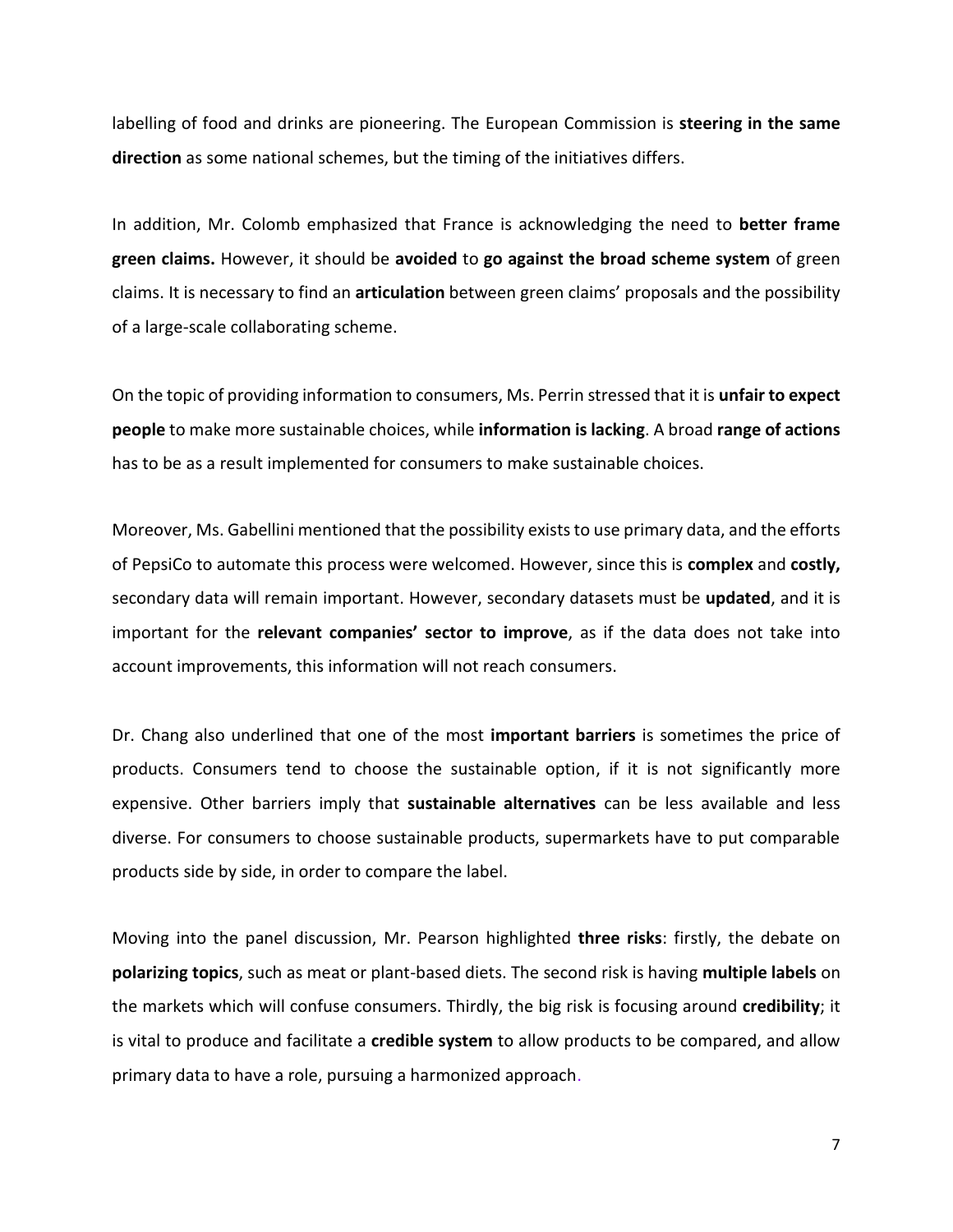Ms. Maire stressed that the **challenges and risks** need to be addressed, and that **substantiating green claims** is very important. Last but not least, Ms. Maire drew attention on the public consultation on the new initiative on Sustainable EU food system. The public consultation for this initiative is open until summertime (21 July 2022) and the Commission adoption is planned for Q4 2023.

As a key take-away message, Mr. Colomb emphasized the **common vision** among the panelists. The discussion should continue on the **priorities** where no common ground has been reached yet. However, the **common goal** that speakers shared **is all stakeholders' interest in cooperation**. Ms. Perrin acknowledged this common vision as well. According to speakers, the Commission should establish **inclusive governance** to identify the labeling method most in line with the Farm-to-Fork objectives. Sustainable food choices should become the most **attractive and affordable** ones in the future. Ms. Gabellini further noted **three points of attention** requiring future cooperation, including **ownership of the label** and **responsibility of reporting**. Dr. Chang also argued that labeling is one of the **many tools**to **facilitate sustainable choices**. It is necessary to look at the solutions to **reduce the barriers**. Mr. Pearson concluded the panel discussion by stating that **green claims** will be provided, **decreasing environmental impacts** of the food industry.

# Q&As Session

**On behalf of the EP Intergroup Secretariat, Mr. Ilias Grampas** kicked off the session by asking Ms. Maire to further elaborate on the **policy options** that are coming out of the **green claim initiatives**. Ms. Maire explained that it is difficult to predict what will happen since the initiative is not completed. As a follow-up question, it was asked what **improvements** are being considered by the European Commission in terms of comparability. Ms. Maire then highlighted that when you develop rules for a product, you have the **liability** for the **entire sector** to c**ompare the performance** of your product to an average. This **comparability dimension is unique**; comparing product-to-product gives the **incentive** to producers to **perform better.** Moreover, the productto-product comparison will provide information to the consumers. In the course of the Q&A